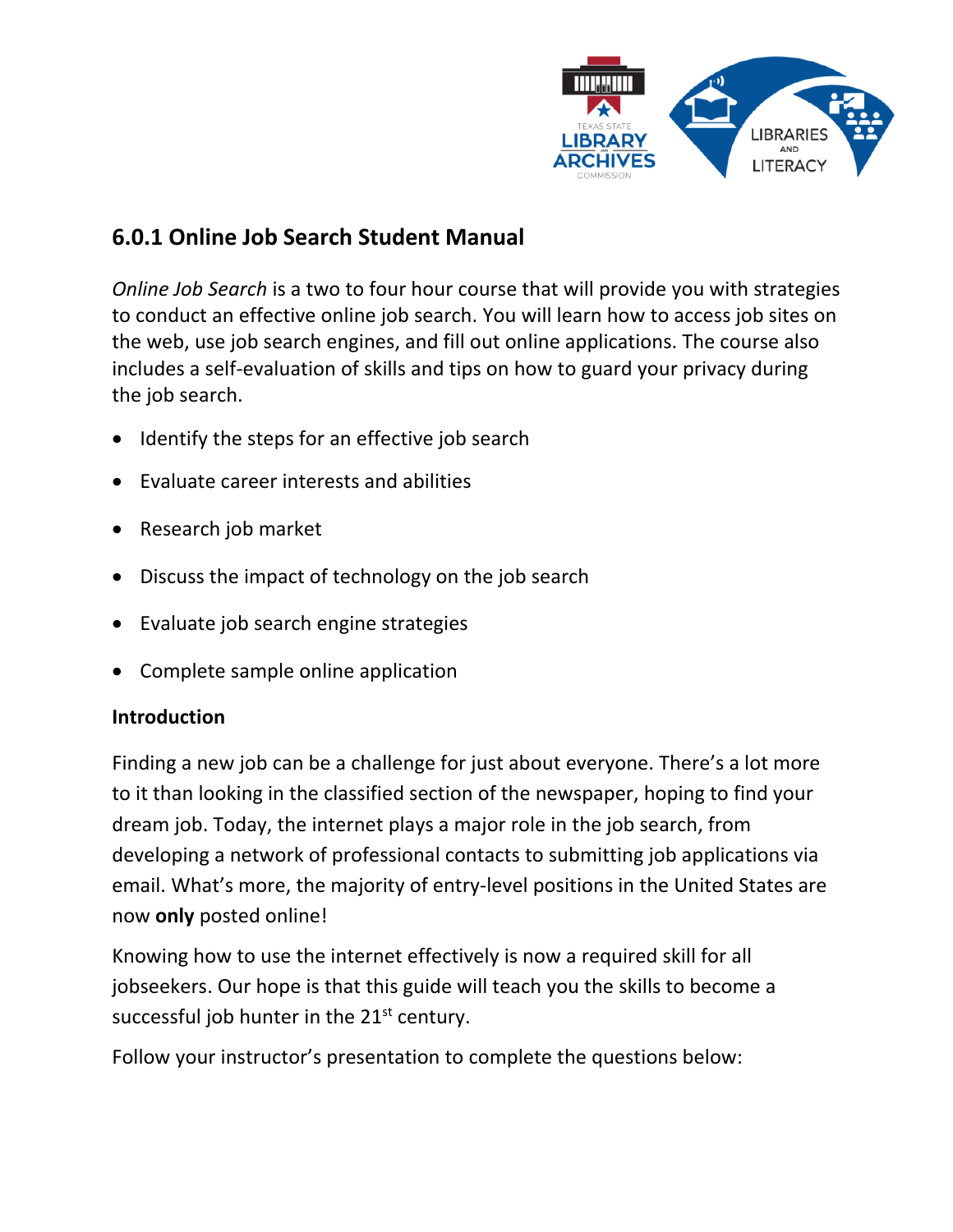## **What does a modern job hunter need?**

- **1. Internet access:** Having reliable access to a computer and the internet is crucial since so much of the job search is now conducted online. You will need access to the internet to do research about companies, keep in touch with your network by email, find openings on job boards, and submit online job applications. If you don't have a computer or internet at home, your local library may be able to help.
- **2. Professional E-mail address:** Email is a fast and effective way to build your online network and communicate with potential employers. Before you start making online connections, make sure that you have a "professional "email address. Don't use a goofy nickname as your email address! That could give a potential employer a negative impression of you. Imagine that you are an employer and you receive two job applications from the following email addresses:

## [Steve.Gobs@gmail.com](mailto:Steve.Gobs@gmail.com) [fUnkyyyb0Y68@hotmail.com](mailto:fUnkyyyb0Y68@hotmail.com)

*Circle the email address that appears more professional to you!*

If you are looking for a new job while presently employed, do not use the email address from your current job. You could get into trouble for using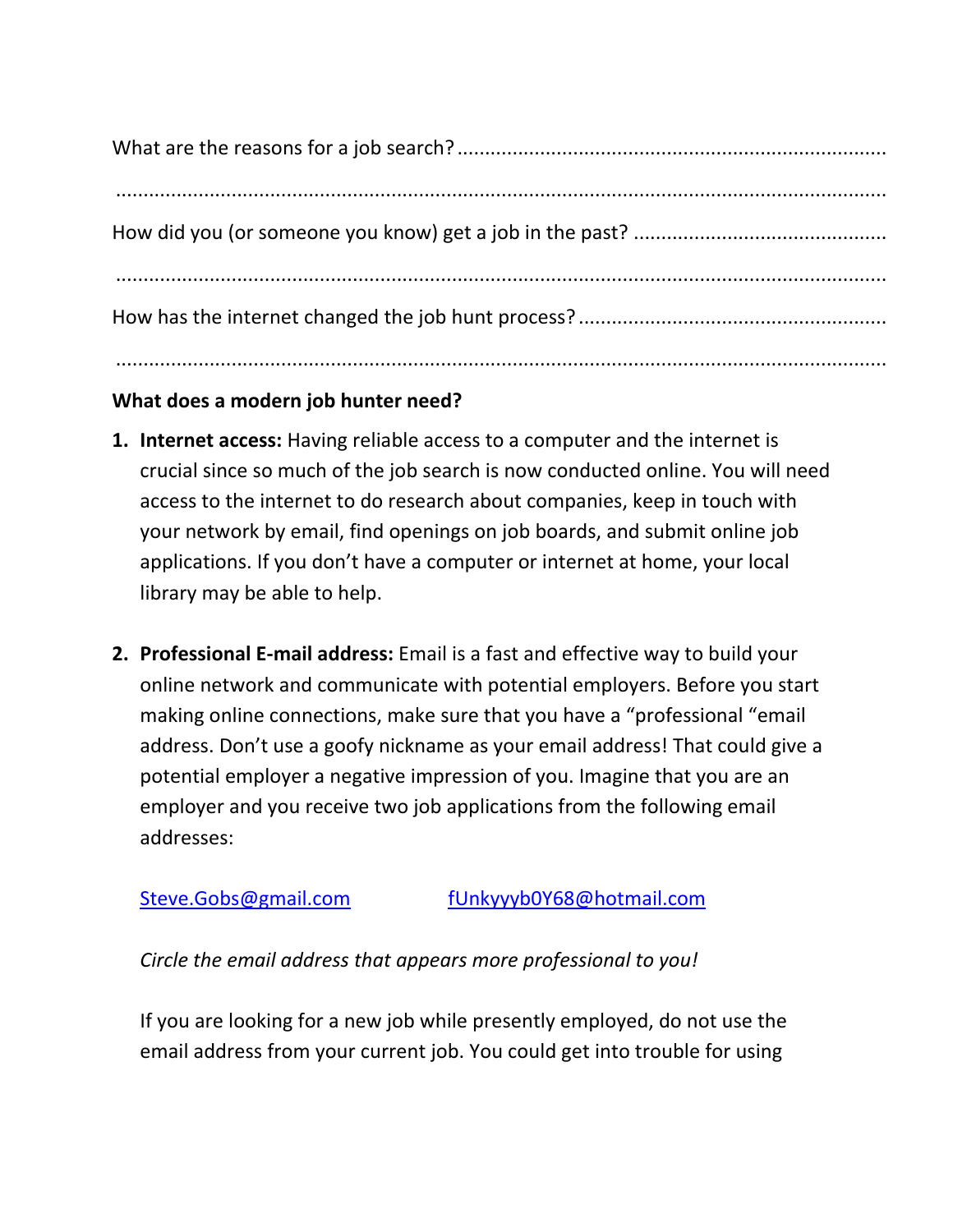company resources to look for a new job. The best way is to create a free personal email account with an email provider such as **Gmail** or **Yahoo**.

Finally, make sure you always employ proper **email etiquette** when searching for a job. Always include an explanatory subject line, choose a plain styled font like Times New Roman, and keep your messages brief and direct. There is a computer class available called **Introduction to Email** that will help you with email etiquette.

- **3. Resume:** A resume is like an advertisement for your job skills. Spend a considerable amount of time working on creating a strong resume that highlights your skills and qualifications. Also, think of your resume as a living document: every time you submit your resume, you should tweak it to match the position you want. For a detailed guide on how to make an effective resume, there is a **Resume Writing** class available.
- **4. Organizational System:** It is very important to stay organized during the job search. To do that, you will need a **calendar**, a **job search journal**, and a **contact list**. Every time you complete a job-search task such as submitting an application or contacting a potential employer, record the details it in your job search journal. Many of these organizational tools are incorporated into email programs, making them very convenient to use during the online job search.
- **5. Time:** A job hunt takes a lot of time: researching companies, preparing cover letters and resumes, and developing your professional network. Try to make the best use of your time and set a daily routine of job hunting tasks. Treat the job search like it was your job—even though you aren't getting paid for it.
- **6. Positive attitude:** Remember that finding a job is not something that happens overnight. It may take several months before the right opportunity comes along, and for many, this process can be difficult and draining. However, it is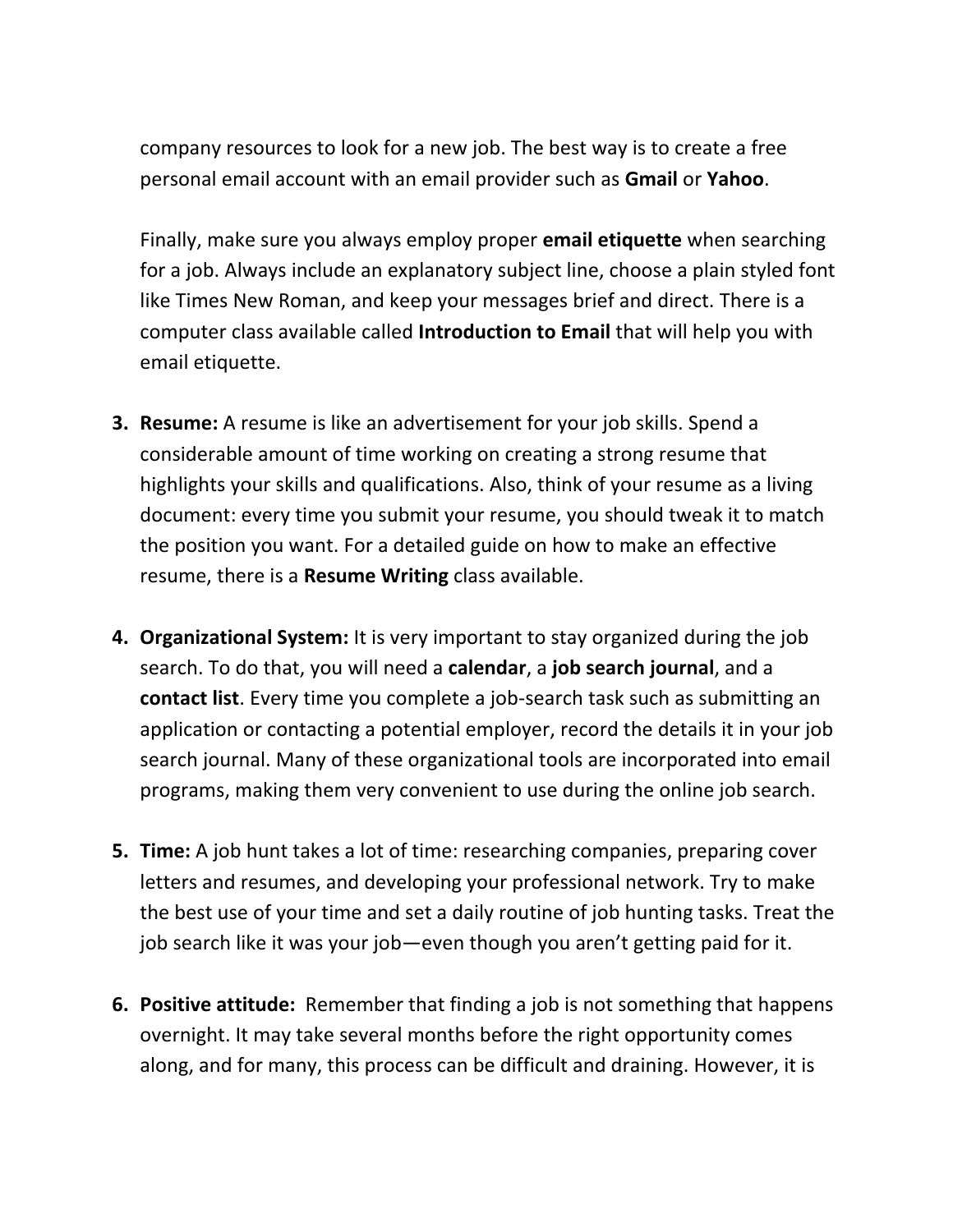very important to maintain a positive attitude throughout the entire job search process. Here a just a few ways to help you stay uplifted during the job search:

- Set realistic small goals, such as taking a class to gain a new skill. Remember to record meeting these small goals in your job search journal. Seeing the progress you are making will validate the time effort you put into the job search.
- Try to turn any setbacks into learning opportunities that will make you a stronger job-seeker. Remind yourself that there are always jobs available.
- Having the support of family and friends during the job search can help you from getting discouraged and losing focus of your goals.

### **7. Networking**

Your network (who you know and who they know) is the key to finding a new job. According to US Bureau of Labor Statistics, **around 70% of all jobs are found through networking**. This means that most jobs are not advertised in the newspaper or on online job boards. Rather, there is a "hidden job market" where openings are filled through word of mouth and professional recommendations.

So what exactly is **networking**?

Networking means **making connections with other people**. It's not unreasonable to say that everyone already has a network—even if they don't realize it yet. Your network includes:

- Family
- Friends
- Recreational groups
- Former teachers and classmates
- Current and former co-workers
- Church and social organizations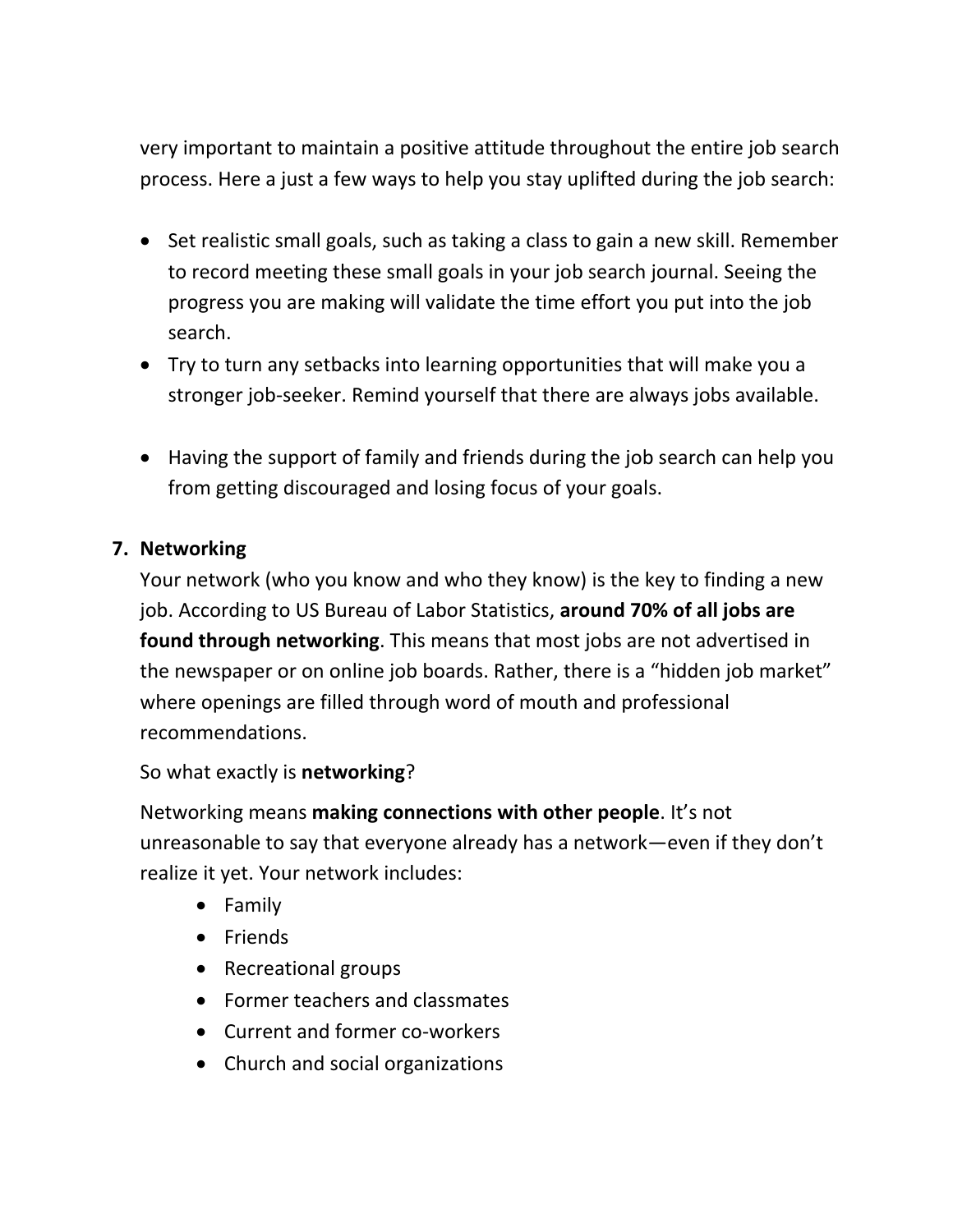

How can your network help you with your career goals?

..............................................................................................................................

..............................................................................................................................

Think about how to approach people in your network for help. Be prepared and have a goal in mind, but don't directly ask for a job. Be creative and reconnect with someone you haven't talked to in a long time. Consider HOW you contact someone in your network:

........................................................................................................................................

How can you increase the size of your network?

........................................................................................................................................ ........................................................................................................................................

........................................................................................................................................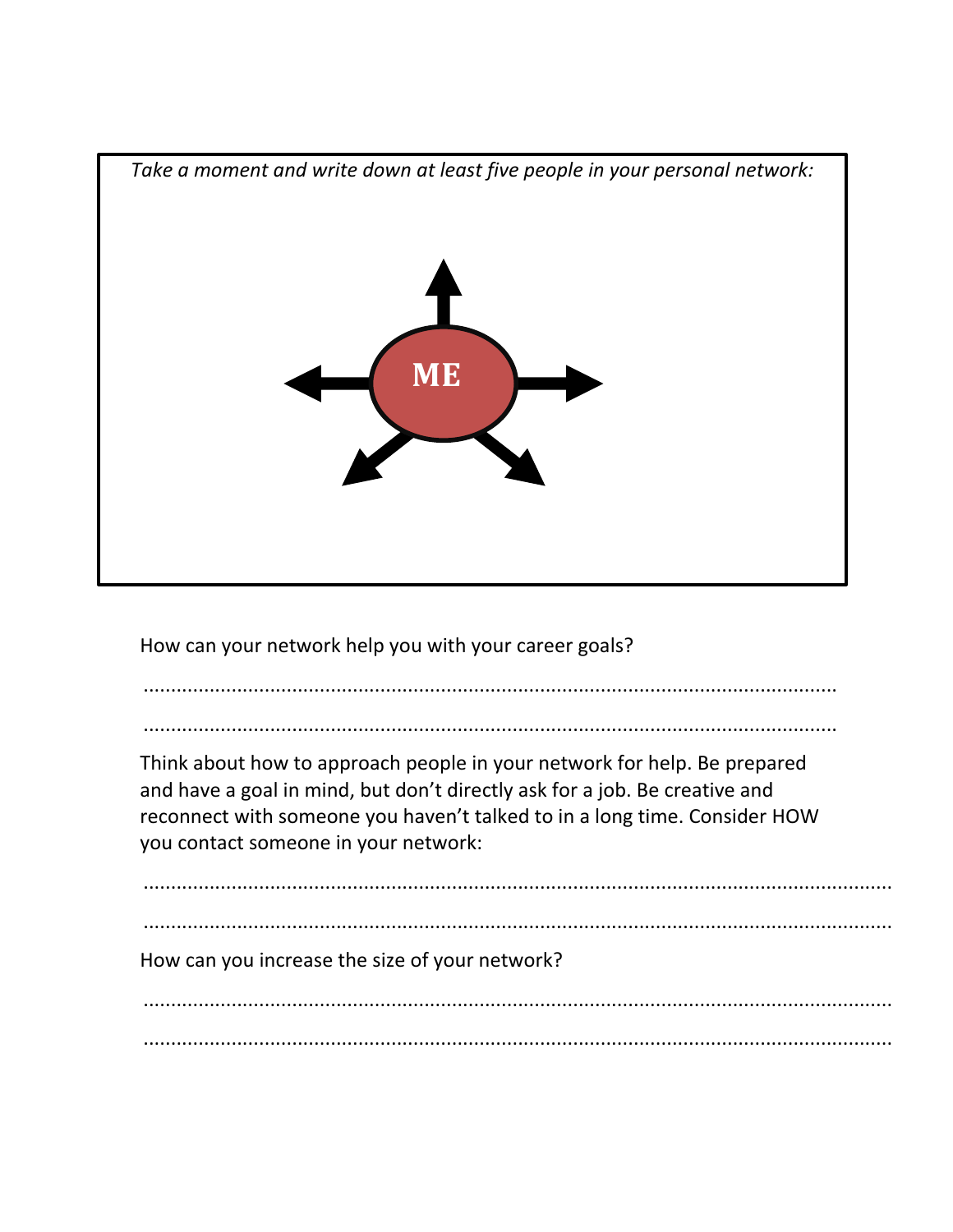## **PUTTING THE "NET" IN NETWORKING**

Today the internet can help you expand your network all over the world. You can use the internet to make new contacts and maintain existing ones, communicate rapidly via email, and market your skills and qualifications. Here a just a few ways that the internet can be used for networking:

- **Social media:** Sites like **Facebook** and **LinkedIn** are the perfect places to start building your online network. You can connect with countless people who have similar career interests with just a few clicks. **But be careful what you put online!** Employers now check sites like Facebook when they are investigating job applicants—so don't ever post anything embarrassing on your profile (even if you aren't using it to find a new job).
- **Personal blog/website:** A career-minded personal website can be used as a virtual resume and business card. It's a great way to showcase your talents, especially if you want to work in a creative field like design or writing.
- **Email:** Email is a useful networking tool that makes keeping in touch with people from all around the world easy. Periodically keep in touch with people in your contact list to maintain and develop your relationship. Again, remember to use proper netiquette!

Finally know that whenever you tap into your network, your friends and acquaintances are kindly offering their time and energy to help you. Always show your gratitude, and remember to return the favor when they seek you out for advice!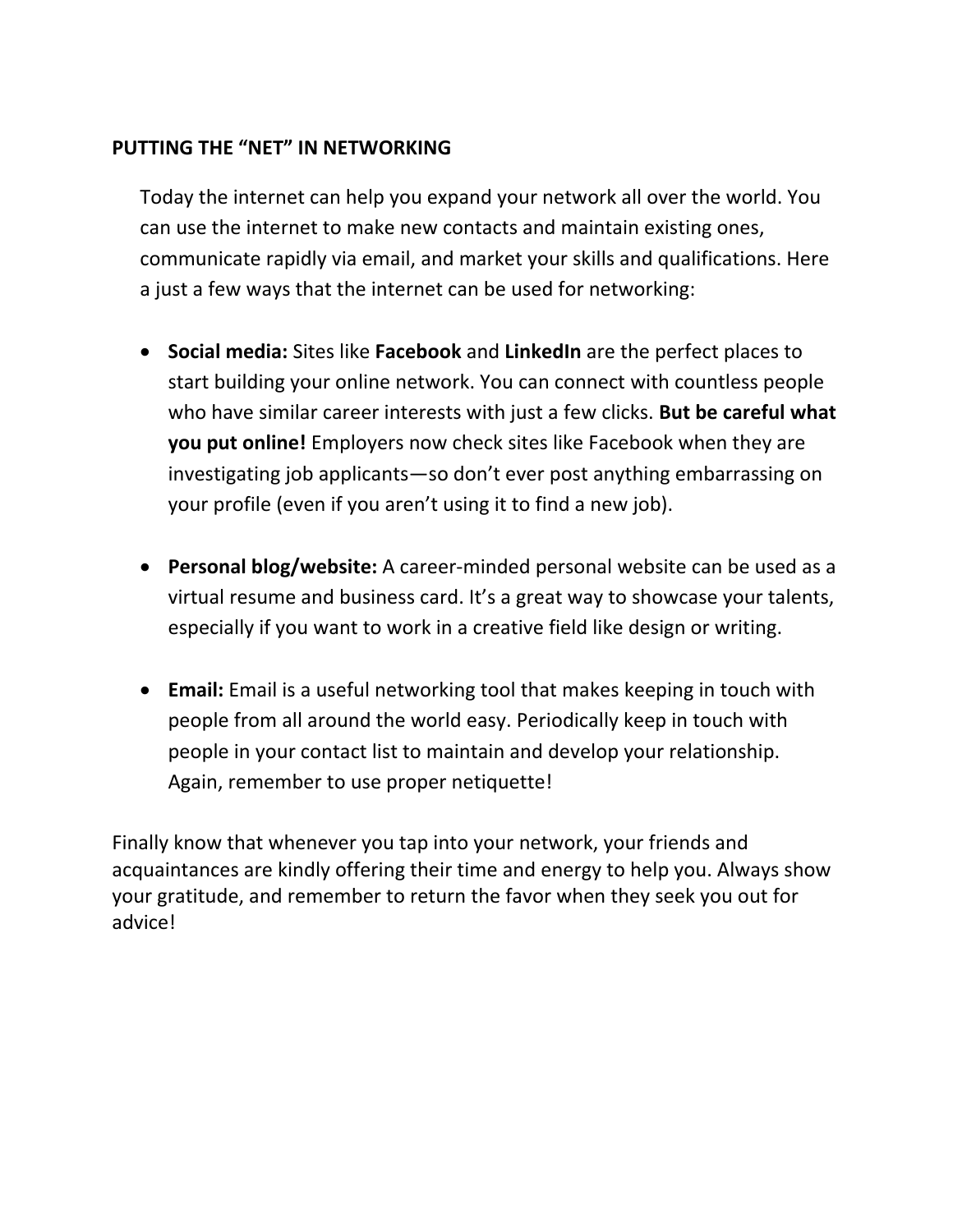### **Job Search Steps**

We will be going through the 5 steps for an effective Job Search! Each step has an activity for you to complete.

### **STEP #1: SELF ASSESSMENT**

Before you find the job of your dreams, you have to know exactly what you want from that job. The first step to an effective job search is completing a complete assessment of your interests, beliefs, abilities, experience, and needs.

*6.0.2 Career Self-Assessment appears below.* Your instructor will review this with you and then you will complete the information.

## **Part 1: Intrinsic Assessment -** *Rate importance of each trait from 1 (not important) to 5 (very important).*

| <b>Values</b>              | Rate       |
|----------------------------|------------|
|                            | Importance |
| High salary                |            |
| Helping people/society     |            |
| Prestigious job title      |            |
| Competing with others      |            |
| Leadership/management role |            |
| Creative expression        |            |
| Prefer challenging work    |            |
| Control of schedule?       |            |
| Winning/Success            |            |
| Recognition from others    |            |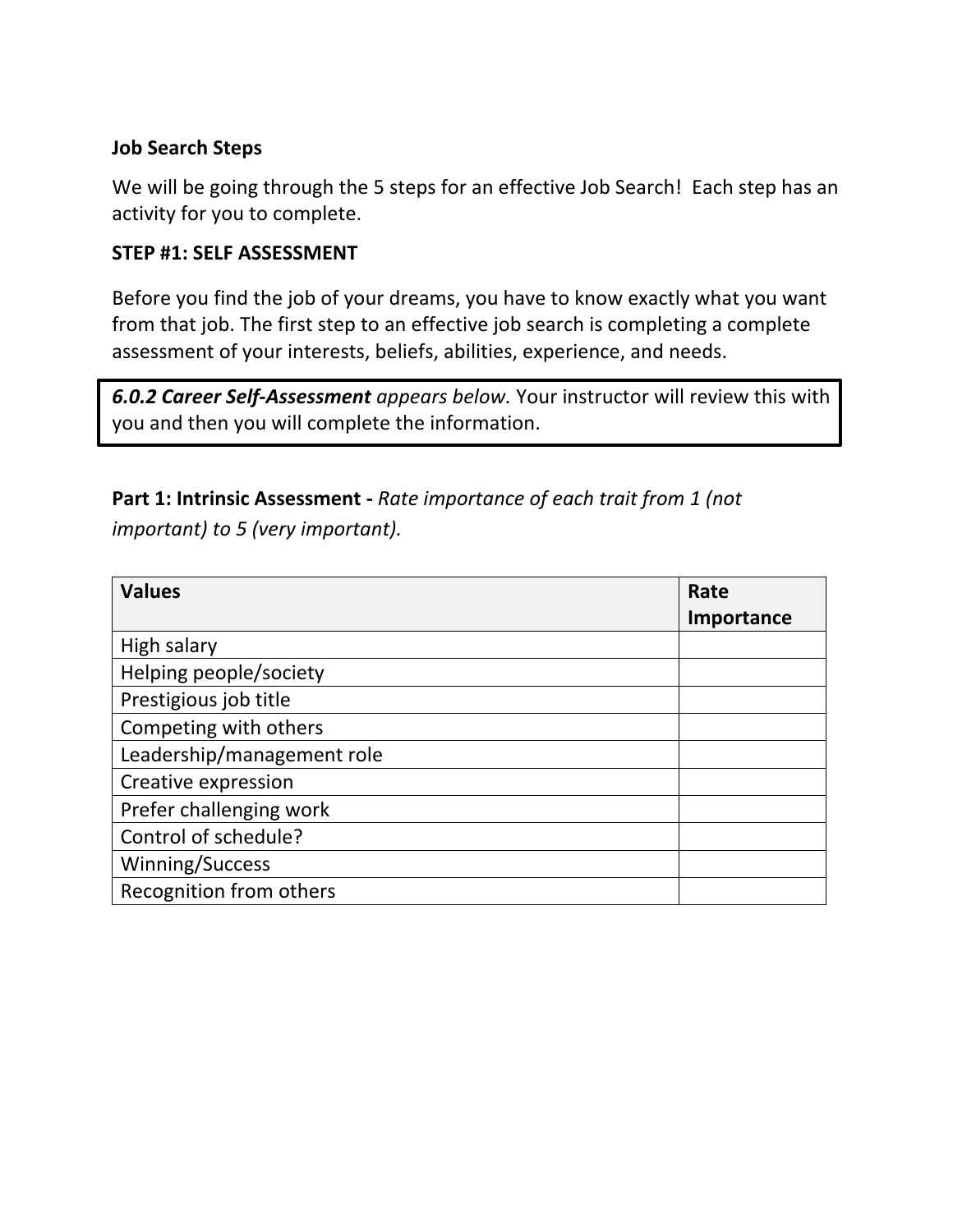| <b>Interests</b>                           | Rate       |
|--------------------------------------------|------------|
|                                            | Importance |
| Spending time outdoors                     |            |
| Using your hands and tools to build things |            |
| Taking care of plants or animals           |            |
| Participating in athletic activities       |            |
| Working with numbers                       |            |
| Playing musical instruments                |            |
| Learning new things                        |            |
| Creative hobbies like painting or writing  |            |
| Teaching people new skills?                |            |
| Solving problems?                          |            |

| Personality                      | Rate       |
|----------------------------------|------------|
|                                  | Importance |
| Working independently            |            |
| Working in groups                |            |
| Interacting with the public      |            |
| Performing repetitive tasks      |            |
| Work under pressure              |            |
| Well-organized                   |            |
| Managing other people            |            |
| Coping with negative outcomes    |            |
| Flexibility                      |            |
| Following established procedures |            |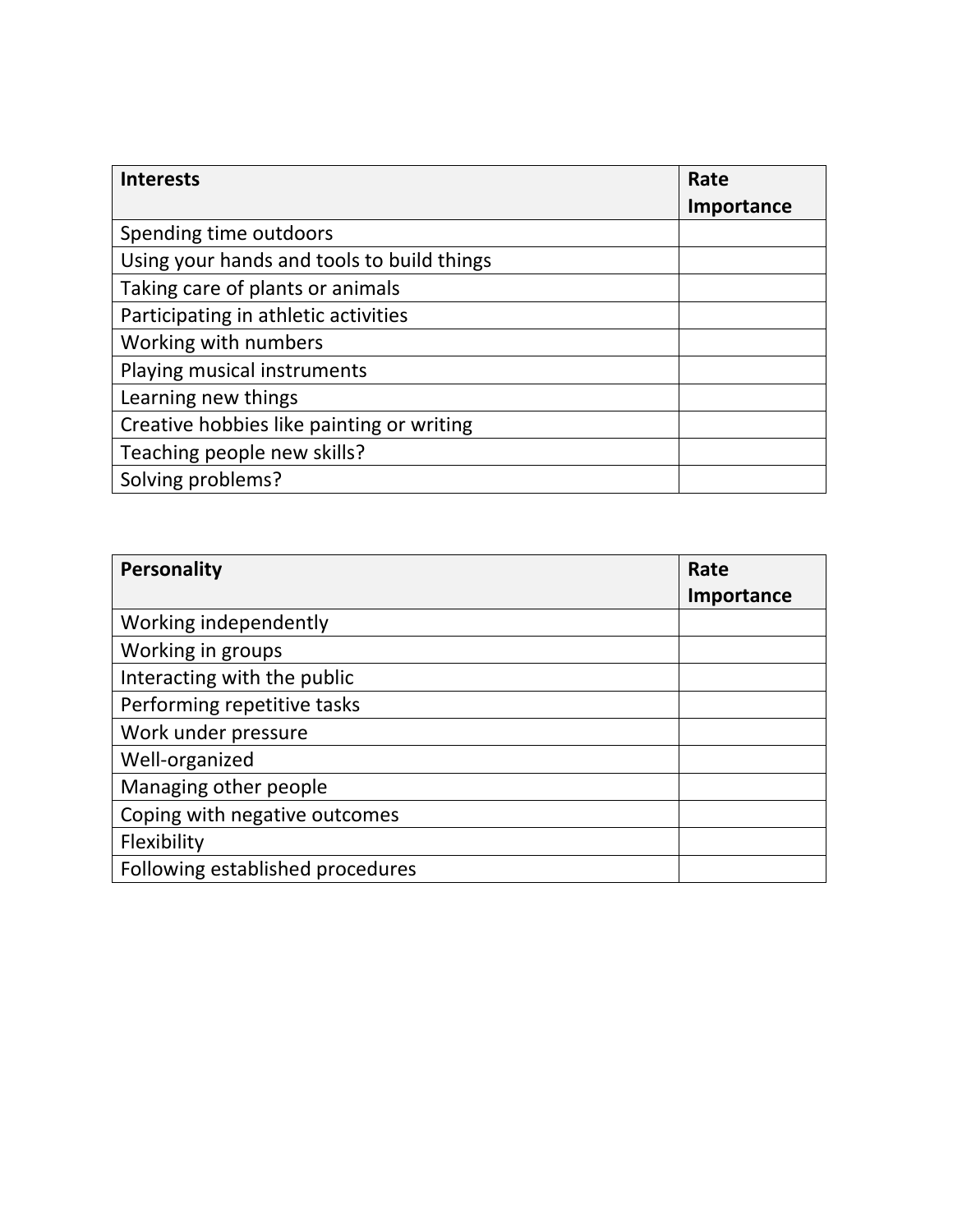**Part Two: Extrinsic Assessment –** *Rate your technical and interpersonal skills. Then list your experience and financial needs.* 

| <b>Technical Skills</b> | <b>Skill Level</b> | <b>Examples</b> |
|-------------------------|--------------------|-----------------|
| Computer/Software       |                    |                 |
| <b>Other Languages</b>  |                    |                 |
| Drawing/Painting        |                    |                 |
| Writing                 |                    |                 |
| <b>Public Speaking</b>  |                    |                 |
| Personal care           |                    |                 |
| Repair and              |                    |                 |
| Maintenance             |                    |                 |
| Installation            |                    |                 |
| Troubleshooting         |                    |                 |
| Other                   |                    |                 |

| <b>Interpersonal Skills</b>    | <b>Strong</b> | <b>Medium</b> | <b>Weak</b> |
|--------------------------------|---------------|---------------|-------------|
| <b>Detail Oriented</b>         |               |               |             |
| Coordination/Make decisions    |               |               |             |
| Logic/Critical Thinking        |               |               |             |
| Teaching/Instruction/Advising  |               |               |             |
| Negotiation/Persuasion         |               |               |             |
| Time management                |               |               |             |
| Work without supervision       |               |               |             |
| Improve procedures             |               |               |             |
| Find opportunities to help     |               |               |             |
| Solve problems/Resolve         |               |               |             |
| conflict                       |               |               |             |
| <b>Customer service skills</b> |               |               |             |
| Work as a team                 |               |               |             |
| Communicate information        |               |               |             |
| clearly                        |               |               |             |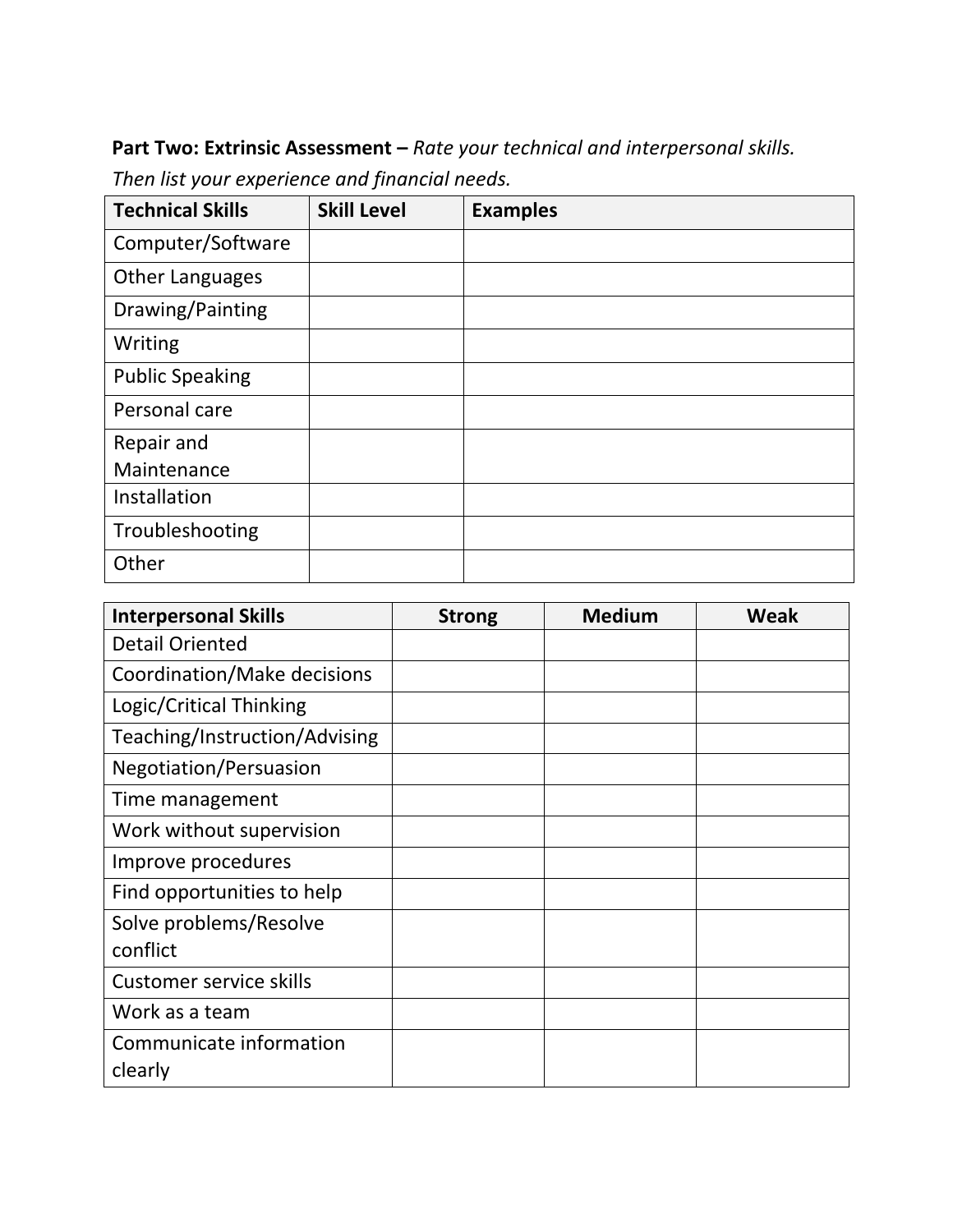| Identify problems      |  |  |
|------------------------|--|--|
| Empathize/Sensitive to |  |  |
| feelings               |  |  |
| Respect others         |  |  |
| Listen to others       |  |  |

# **Experience**

| <b>Education</b> | <b>Work Experience</b> | Volunteer/Other |  |  |
|------------------|------------------------|-----------------|--|--|
|                  |                        |                 |  |  |
|                  |                        |                 |  |  |
|                  |                        |                 |  |  |
|                  |                        |                 |  |  |
|                  |                        |                 |  |  |
|                  |                        |                 |  |  |
|                  |                        |                 |  |  |
|                  |                        |                 |  |  |
|                  |                        |                 |  |  |

## **Financial Needs**

*(Double click the table to enter amounts)*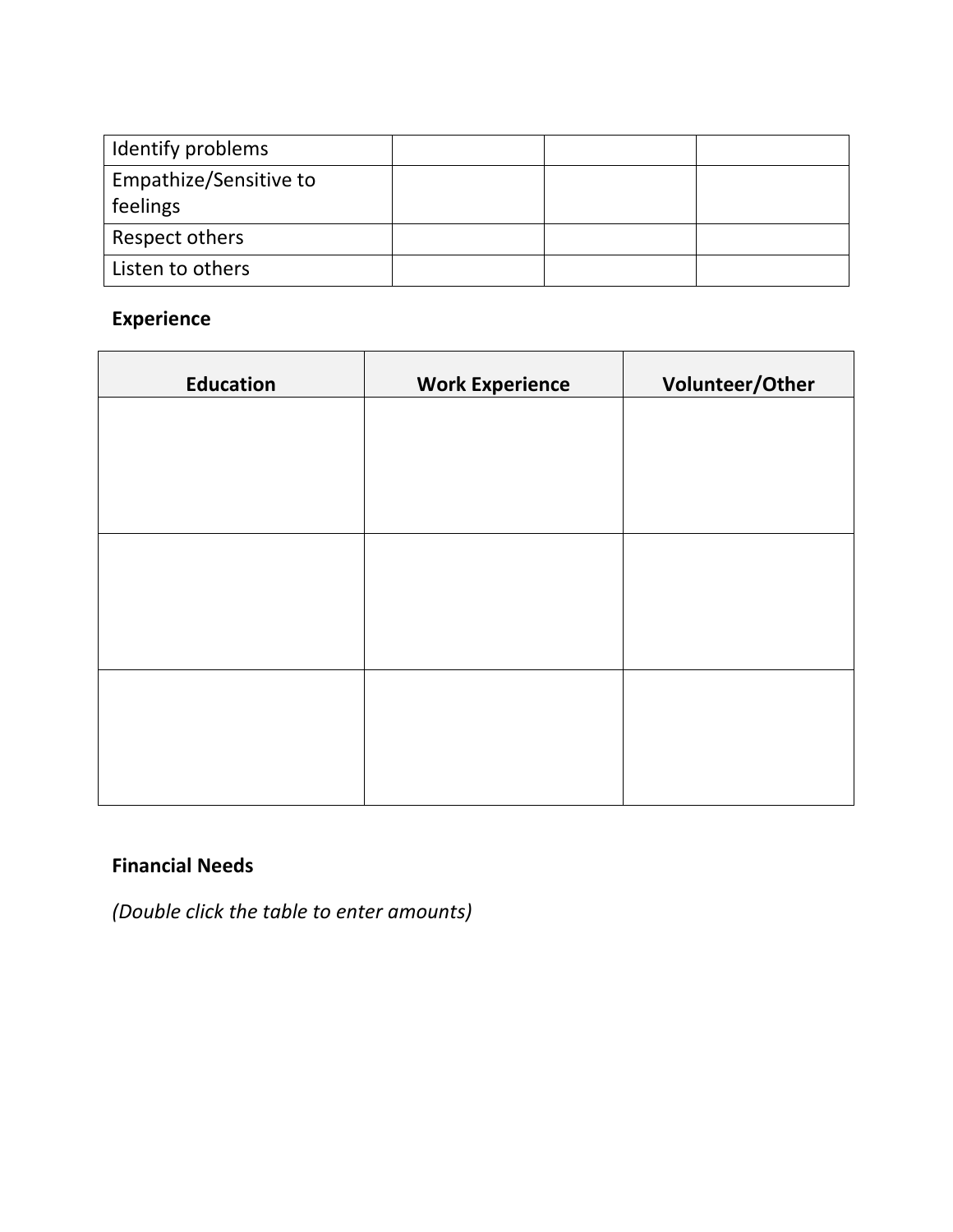| <b>EXPENSE</b>              | <b>AMOUNT</b> |
|-----------------------------|---------------|
| Housing                     |               |
| <b>Utilities/Bills</b>      |               |
| Food                        |               |
| Entertainment               |               |
| Transportation              |               |
| Clothing/Haircuts/Self Care |               |
| Medical                     |               |
| Savings                     |               |
| Other                       |               |
| <b>TOTAL</b>                |               |

### **STEP #2: RESEARCH**

After completing an assessment of your needs and interests, you are ready to start looking at possible careers. The next step is to learn more about the field you want to join. Learning as much as possible about an industry will make you a stronger applicant when you are ready to apply

- **Occupational Outlook Handbook** [\(http://www.bls.gov/ooh/\)](http://www.bls.gov/ooh/): Published by the US Bureau of Labor Statistics, this site profiles hundreds of occupations and provides information about required qualifications, salary averages, work environment, and the growth rate.
- Other good **career profile sites**:

## [http://salary.com](http://salary.com/) <http://occupations.careers.org/>

- Another good place to look for information is directly on a **company's website.** There you can find information about the company's history, products, values, and much more. And many companies list job openings directly on their websites.
- You can participate in specialized **online forums** to build up network contacts and get insider information from people who already work in a certain field.
- Many of the big online job boards (monster.com, indeed.com, and so on) have career profile sections, as well as well as other job searching resources.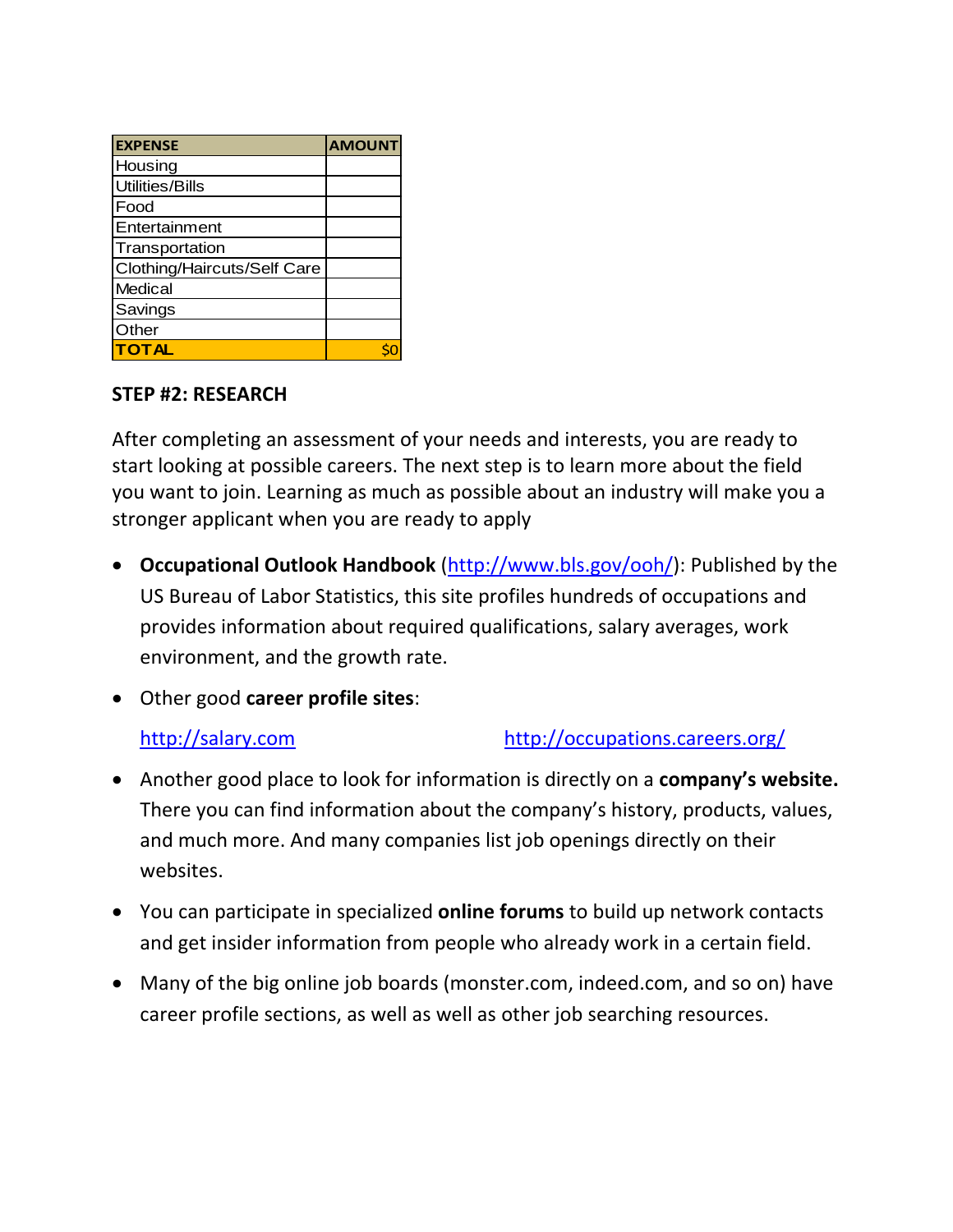Of course, once again nothing beats interacting with a real live person! Visiting a company, interviewing a current employee, or volunteering can give you a great sense of a job's responsibilities, expectations and environment.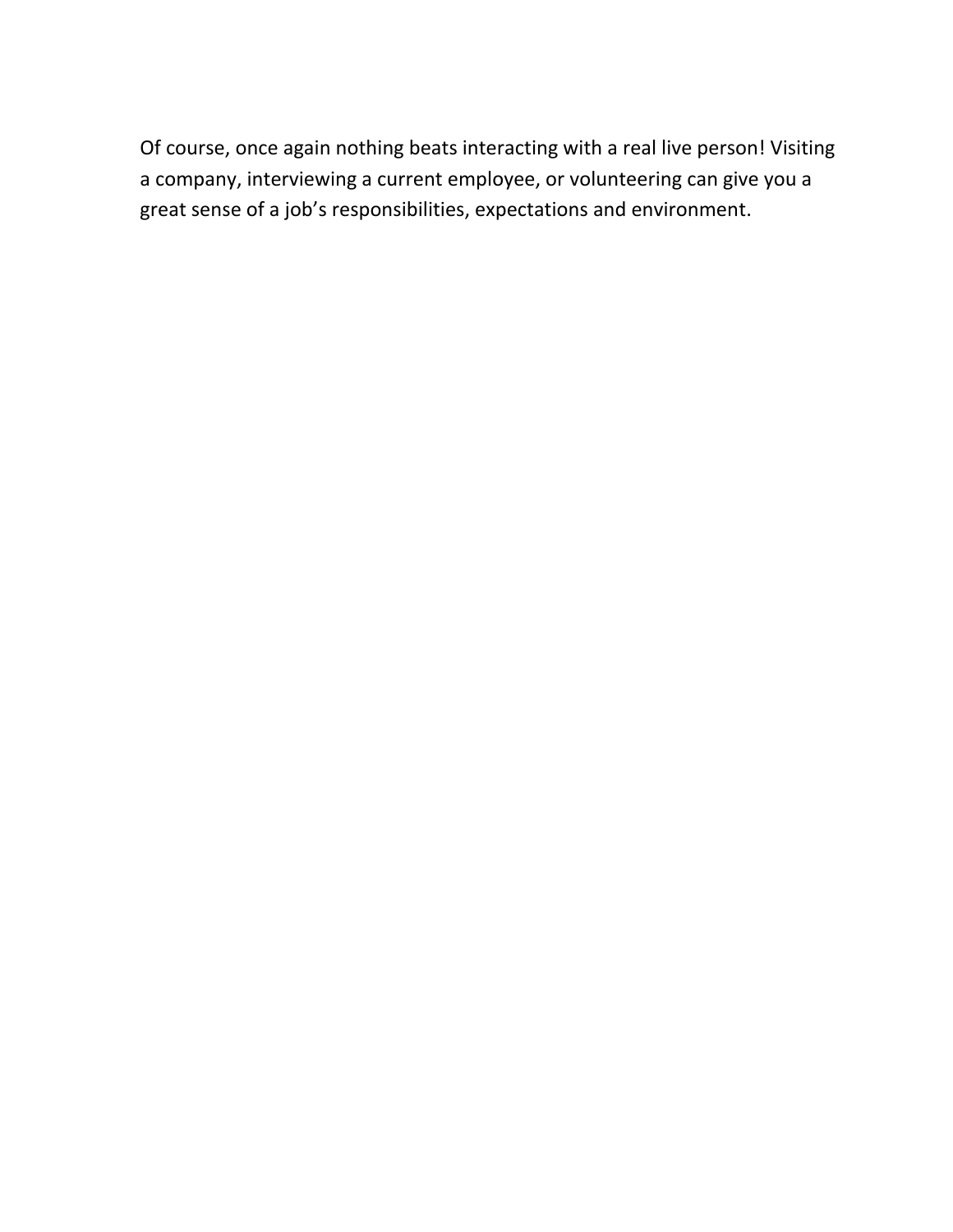*6.0.3 Career Profile Activity appears below.* Your instructor will go over this activity with you first and then you will complete the information using a career of your choice.

The Occupational Outlook Handbook is a valuable tool that allows you to easily find information about thousands of careers.

**DIRECTIONS:** Choose a job to search for on the Occupational Outlook Handbook web site [\(http://www.bls.gov/ooh/\).](http://www.bls.gov/ooh/)) After you read about the job, fill out **Career Profile** form below.

| <b>Career Profile</b>                      |  |
|--------------------------------------------|--|
| <b>Career Name:</b>                        |  |
| <b>Average Salary:</b>                     |  |
| <b>Job Duties:</b>                         |  |
| <b>Educational</b><br><b>Requirements:</b> |  |
| <b>Work Environment:</b>                   |  |
| <b>Projected Growth:</b>                   |  |

**Similar Occupations:**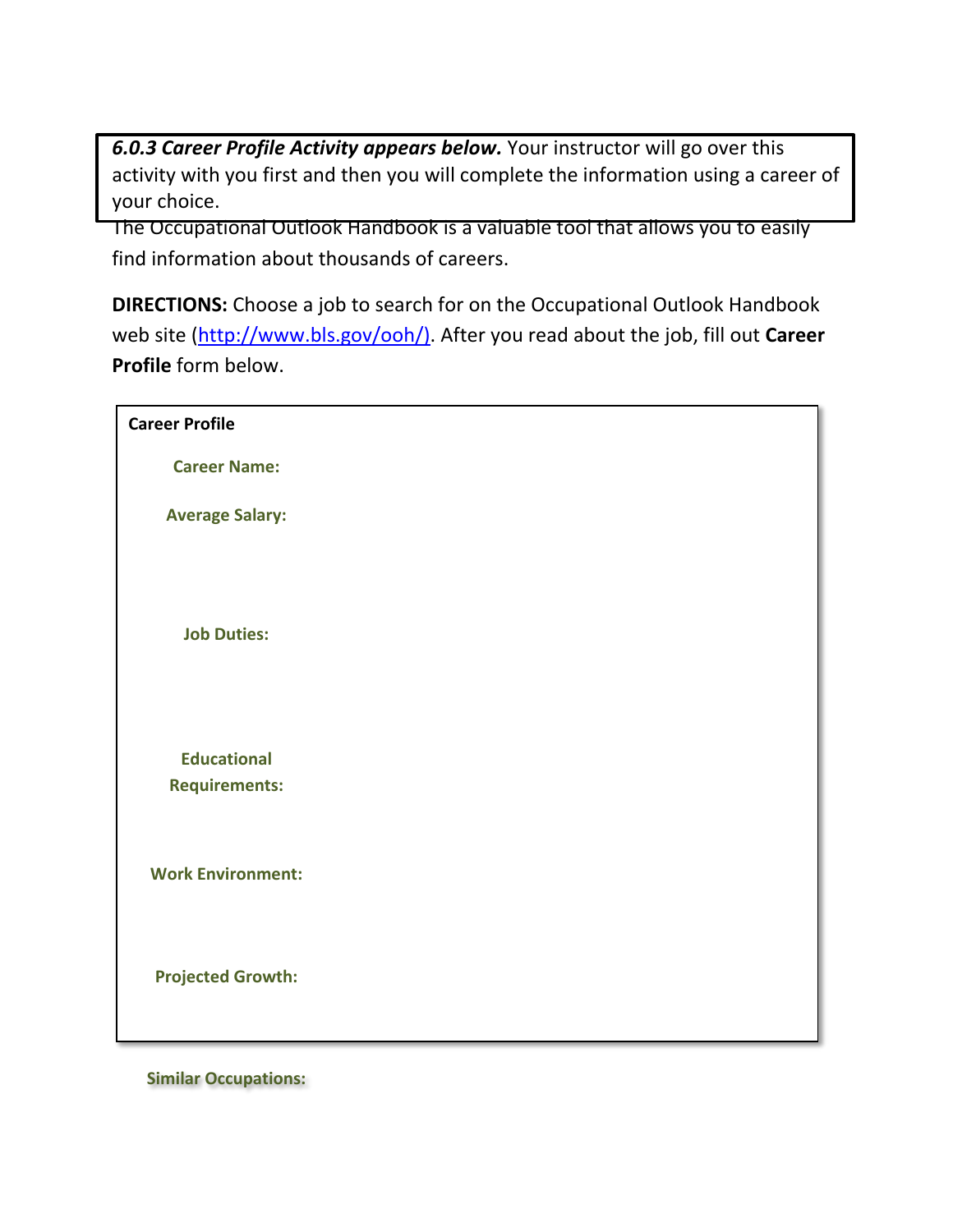### **STEP #3: CAREER OBJECTIVE**

After the research phase you hopefully have a good understanding of where in the job market you might do well. Now you can start developing a **career objective**. Examples of career objectives:

- *"I want a career as a health care technician in a small hospital"*
- *"Since I am artistic and like working with computers, I want to design web sites for a local media company"*
- *"Because I want to work with children, I want to change careers and become an elementary school teacher"*
- *"I love cooking and working in fast paced environments, so I want to own my own restaurant"*

After you create your career objective, you can begin to develop a plan to reach it. Use these questions as a guideline to develop small, realistic goals that will be like stepping stones to your career objective:

- o Skills: What skills does the job require? What skills do I have? What do I have to do to get those skills?
- o Sacrifices: Do I need to invest money in education? Will I have to take night or weekend classes? Am I willing to relocate?
- o Network: Who do I need to talk to/meet Do I know someone who can help me?
- o Physical stuff: targeted resumes, portfolio, calendar, business card, cover letter, references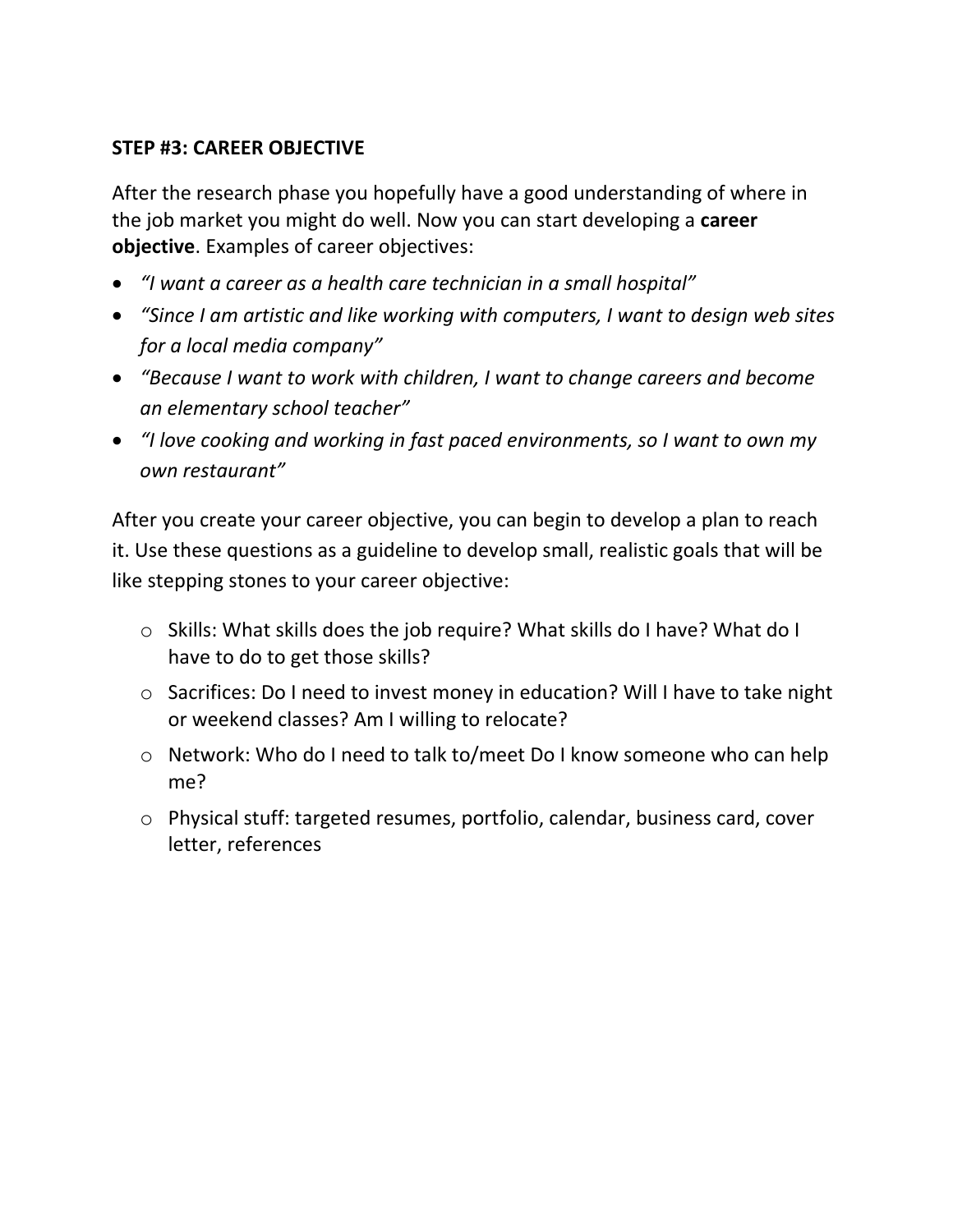6.0.4 Career Objective Activity appears below. Your instructor will go over this activity with you first. Then you will complete the information using the career you have researched.

Potential Connections and Networking Opportunities: Do I know anyone in this field? Where can I go to volunteer or meet people in this field?

Create goals that are S.M.A.R.T. (Specific, Measurable, Attainable, Realistic and Timely) and outline below.

| What strategies will I use to stay motivated and on-task? |  |  |
|-----------------------------------------------------------|--|--|
|                                                           |  |  |
|                                                           |  |  |

Above activity adapted from: http://www.gcflearnfree.org/careerplanning/3.3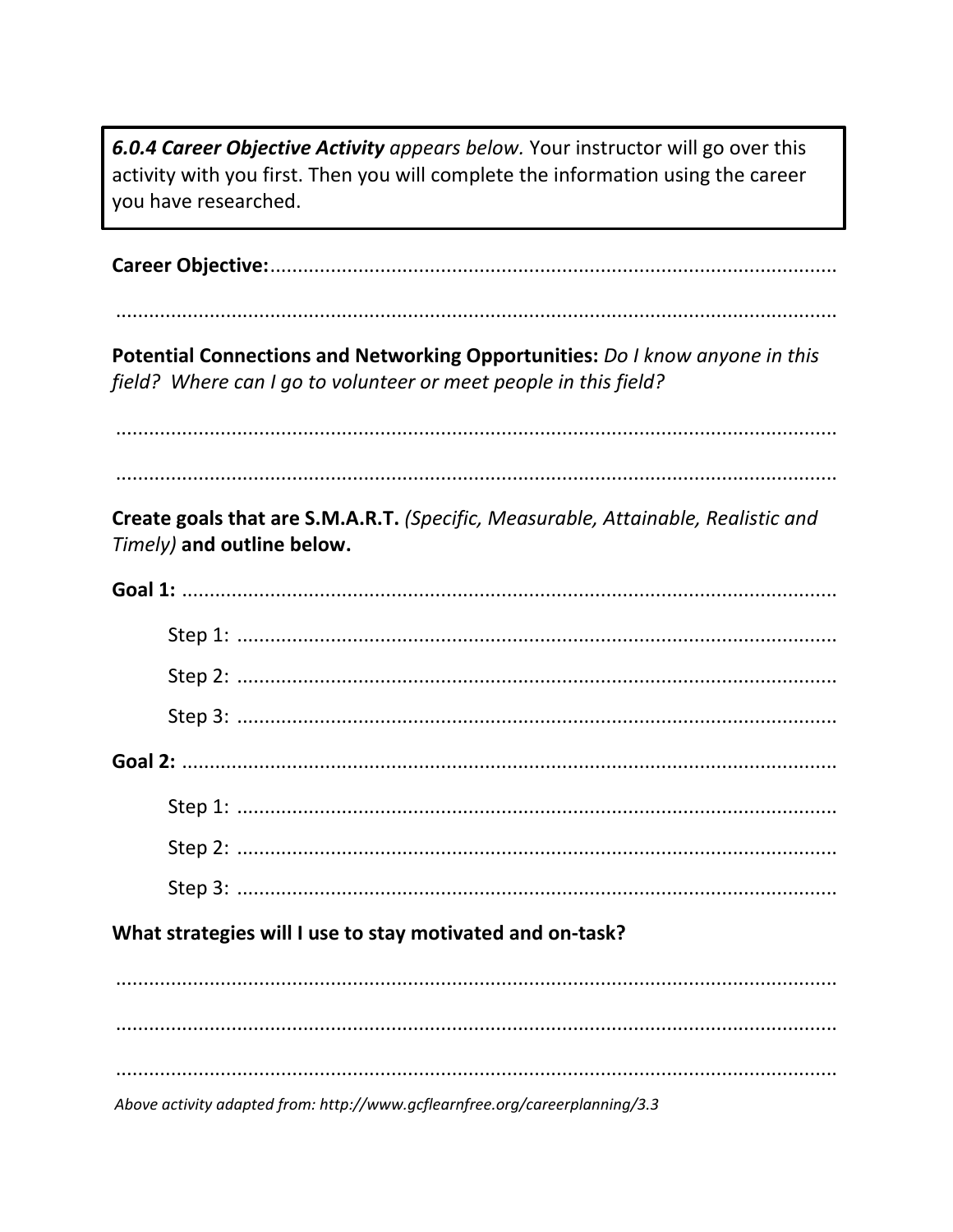## **STEP #4: FIND JOB OPENINGS AND APPLY**

Finding job openings requires creative thinking. If you only rely on one approach, you will likely find yourself with limited opportunities. However, using too many approaches will stretch you too thin, keeping you from developing quality targeted applications. Take a look at the following methods and pick three to four that best suit your career objective and strengths.

## **Network**

Remember the percentage of jobs created through networking? 70%! Employers want to be sure that the employees they hire are outstanding and can add value to their companies. And personal recommendations from trusted sources are still the best way to find those great employees. That means networking is an essential activity for all job seekers. Take every opportunity you can to cultivate your network—even after you start your new job.

## **Online Job Boards**

Online job boards seem to advertise unlimited jobs, and thousands of new openings are added every day. Most feature powerful searching tools, letting you narrow down your job search to very specific criteria, such as location, job title, and salary. You can also post your resume directly to the job board for employers to peruse.

However, relying on these big online job boards can limit your opportunities. While it would be nice to simply type in your dream career and immediately get a job offer with a few clicks, the reality is that these big boards are typically swamped by thousands of applicants all competing for the same jobs.

Additionally, it is much more difficult to make personal contact with a company this way. Despite this, online job boards are still valuable resources for career information and can give you the sense of what kind of jobs are currently in demand. Here a few of the major online job boards:

- monster.com
- indeed.com
- careerbuilder.com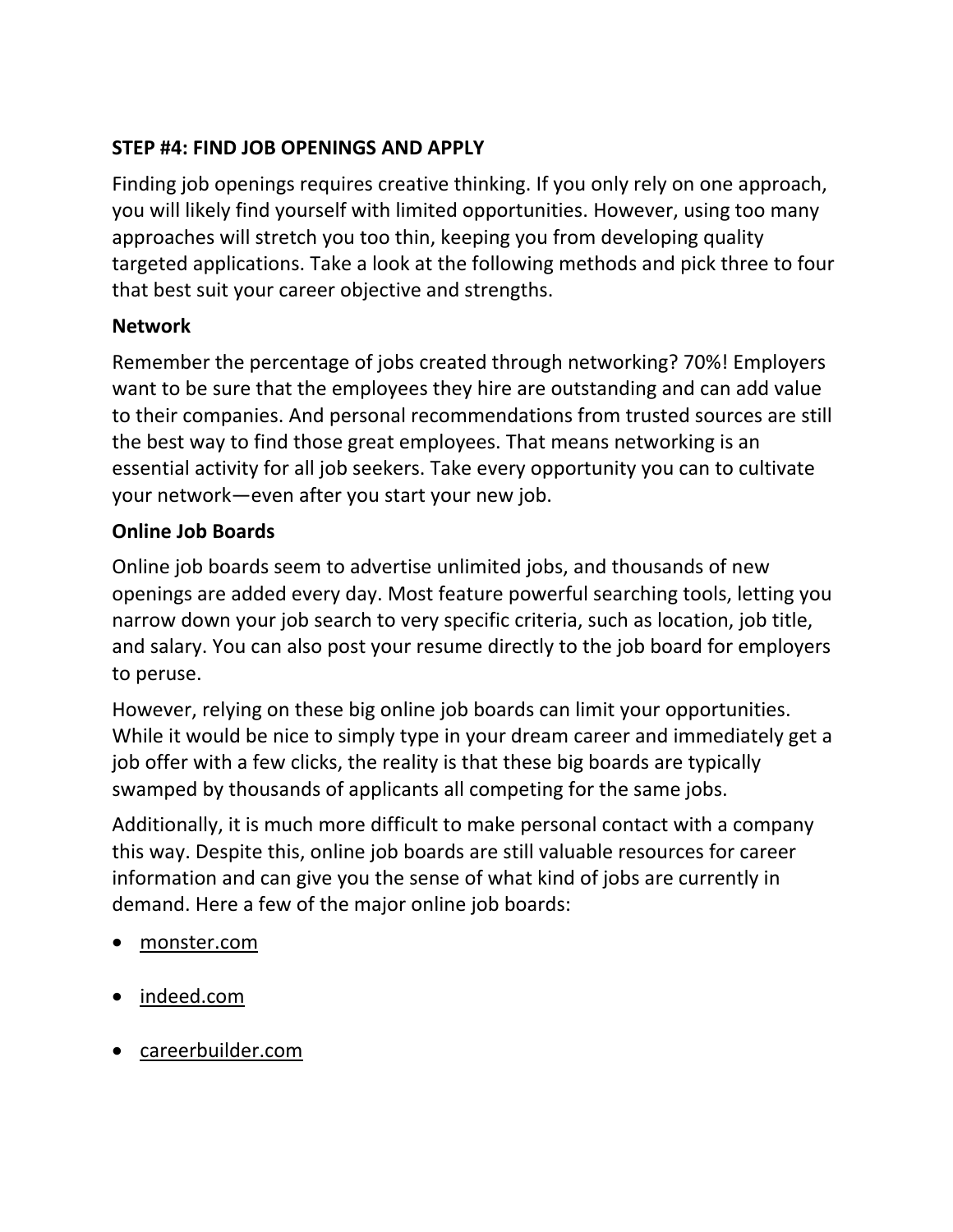### **Specialized Online Job Boards**

An alternative approach is using job boards dedicated to a certain industry or geographic location. There are job boards that specialize in government jobs, jobs for recent college graduates, non-profit jobs, and much more.

idealist.org - specializes in non-profit jobs and volunteer opportunities

workintexas.com - advertises job opportunities in Texas

craigslist.org - features jobs from local employers, but beware of scams

experienceworks.org – helps Texan seniors find jobs

### **Sign up for e-mail job alerts**

Many job boards allow you to sign up for job notices sent directly to your email. This is a good way to find out and apply to openings as soon as they become available.

### **Directly apply to a company**

*6.0.5 Online Job Application Practice*. Locate 6.0.1 Job Search Student Manual in your Student Folder and scroll down to page 16. *Ctrl + Click* on the link below to practice creating and submitting an online job application.

**[http://www.experienceworks.org/site/PageServer?pagename=Practice\\_Online](http://www.experienceworks.org/site/PageServer?pagename=Practice_Online_application) [\\_application](http://www.experienceworks.org/site/PageServer?pagename=Practice_Online_application)**